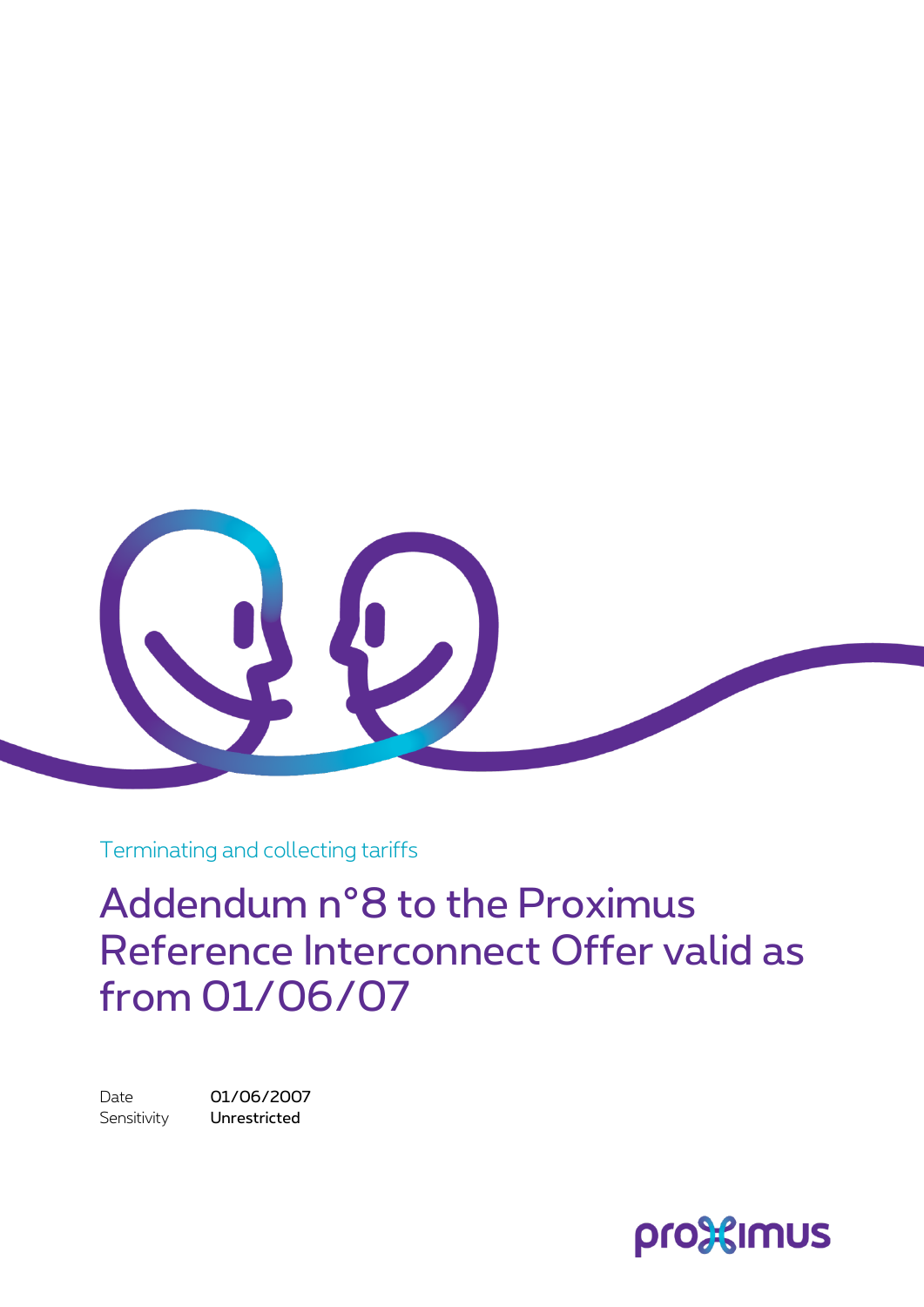# pro<sup>32</sup>imus

### <span id="page-1-0"></span>Table of contents

| 1. |  |  |  |  |  |  |
|----|--|--|--|--|--|--|
| 2. |  |  |  |  |  |  |
|    |  |  |  |  |  |  |
|    |  |  |  |  |  |  |
|    |  |  |  |  |  |  |
|    |  |  |  |  |  |  |
|    |  |  |  |  |  |  |
|    |  |  |  |  |  |  |
|    |  |  |  |  |  |  |
|    |  |  |  |  |  |  |
|    |  |  |  |  |  |  |
|    |  |  |  |  |  |  |
|    |  |  |  |  |  |  |
|    |  |  |  |  |  |  |
|    |  |  |  |  |  |  |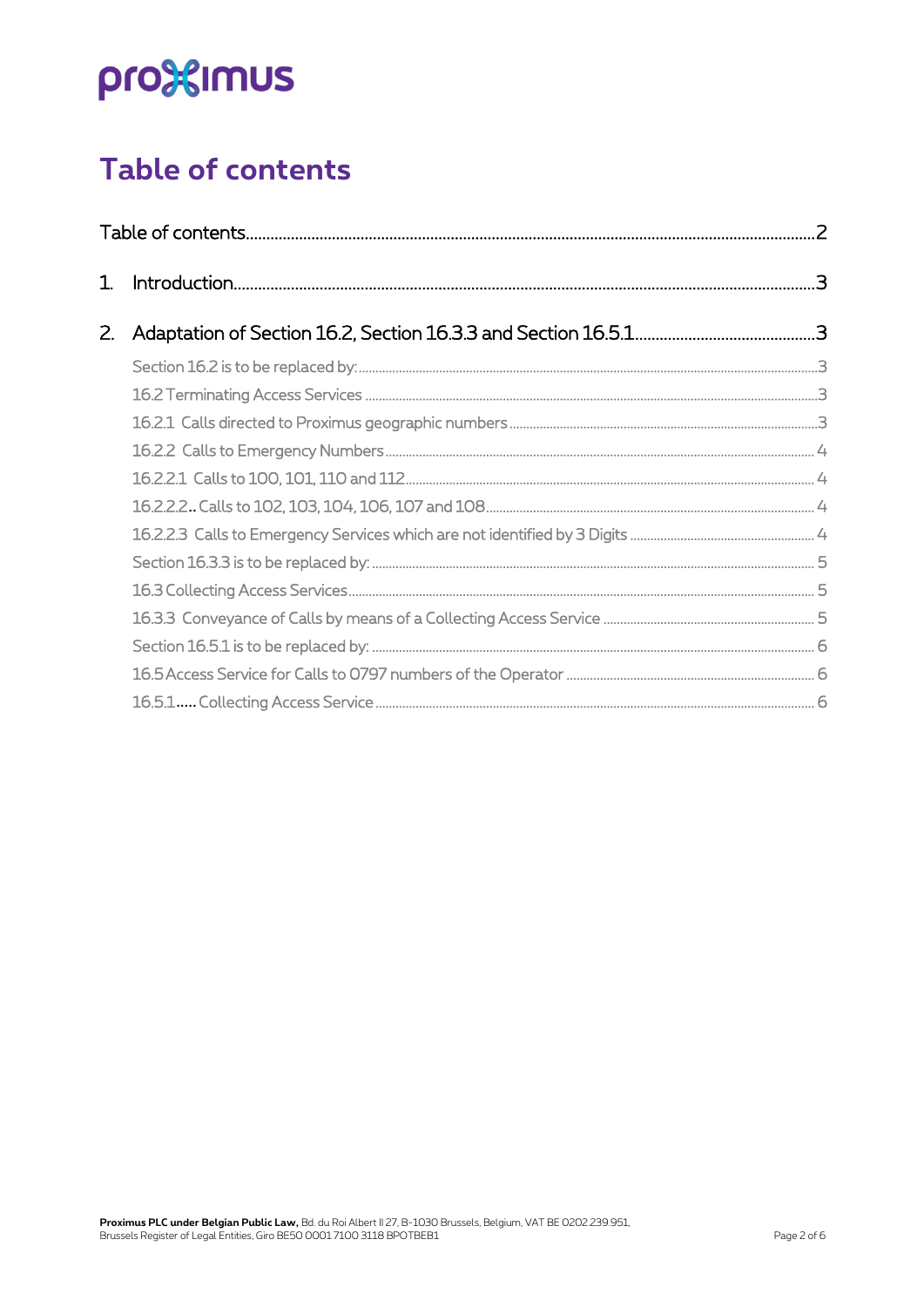## pro%imus

### <span id="page-2-0"></span>1. **Introduction**

This Addendum to the Proximus Reference Interconnect Offer concerns:

Terminating and collecting tariffs

<span id="page-2-1"></span>This Addendum comes into effect as from 01/06/07. The sections of the BRIO, which are impacted by this Addendum are indicated in the subsequent paragraphs.

### 2. **Adaptation of Section 16.2, Section 16.3.3 and Section 16.5.1**

<span id="page-2-2"></span>Section 16.2 is to be replaced by:

#### <span id="page-2-3"></span>16.2 Terminating Access Services

Each Successful Call will give rise to 2 charges: a fixed set-up charge and a duration charge taking into account the Chargeable Call Duration measured on a per second basis. Unsuccessful Calls are not charged.

Peak period: 08:00 to 19:00 from Monday through Friday, excluding Belgian legal holidays

Off Peak period: all other periods of time.

#### <span id="page-2-4"></span>16.2.1 Calls directed to Proximus geographic numbers

*(all values in eurocent)*

| <b>Type of Call</b>      | Set-up Charge |                 | Duration charge (per min) |                 |
|--------------------------|---------------|-----------------|---------------------------|-----------------|
|                          | Peak          | <b>Off Peak</b> | Peak                      | <b>Off Peak</b> |
| Local                    | 0.314         | 0.164           | 0.514                     | 0,270           |
| Intra Access Area        | 0.443         | 0,232           | 0,727                     | 0,381           |
| <b>Extra Access Area</b> | 0,568         | 0.298           | 0,932                     | 0,489           |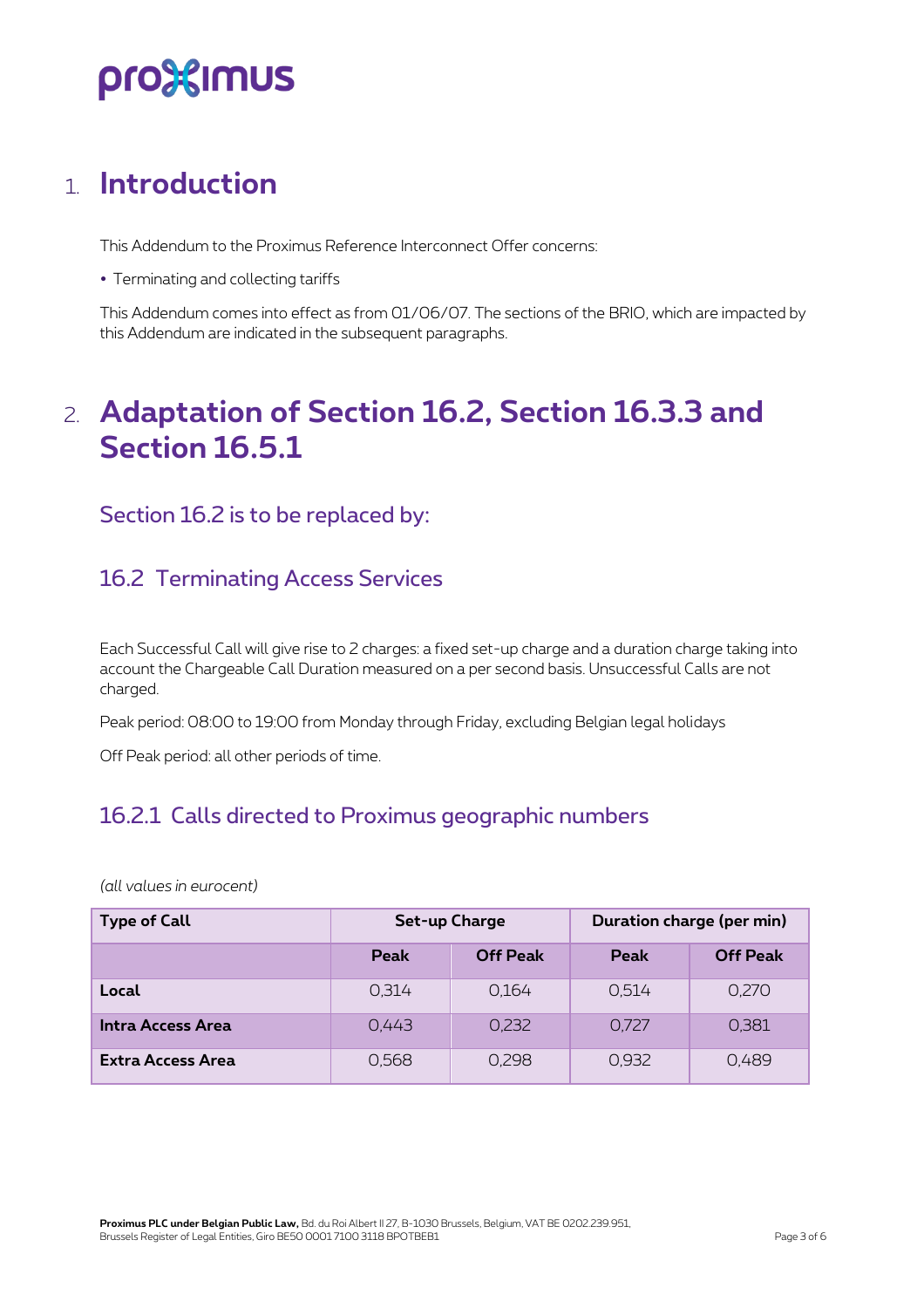## pro<sup>32</sup>imus

#### <span id="page-3-0"></span>16.2.2 Calls to Emergency Numbers

#### <span id="page-3-1"></span>16.2.2.1 Calls to 100, 101, 110 and 112

*(all values in eurocent)*

| <b>Type of Call</b>      | Set-up Charge |                 | Duration charge (per min) |                 |
|--------------------------|---------------|-----------------|---------------------------|-----------------|
|                          | <b>Peak</b>   | <b>Off Peak</b> | <b>Peak</b>               | <b>Off Peak</b> |
| Intra Access Area        | 2.523         | 2.312           | 0.727                     | 0,381           |
| <b>Extra Access Area</b> | 2,648         | 2,378           | 0.932                     | 0.489           |

#### <span id="page-3-2"></span>16.2.2.2 Calls to 102, 103, 104, 106, 107 and 108

*(all values in eurocent)*

| <b>Type of Call</b>      | Set-up Charge |                 | Duration charge (per min) |                 |
|--------------------------|---------------|-----------------|---------------------------|-----------------|
|                          | Peak          | <b>Off Peak</b> | Peak                      | <b>Off Peak</b> |
| Intra Access Area        | 0.443         | 0.232           | 0,727                     | 0,381           |
| <b>Extra Access Area</b> | 0,568         | 0,298           | 0,932                     | 0.489           |

#### <span id="page-3-3"></span>16.2.2.3 Calls to Emergency Services which are not identified by 3 **Digits**

In case the Emergency Services are addressed by the geographic numbers characterising the network termination points of the Emergency Services concerned, the same prices apply as those indicated in §16.2.1

In case the Emergency Services are addressed by a 0800 or a 070 number, the following prices will be charged to the Operator: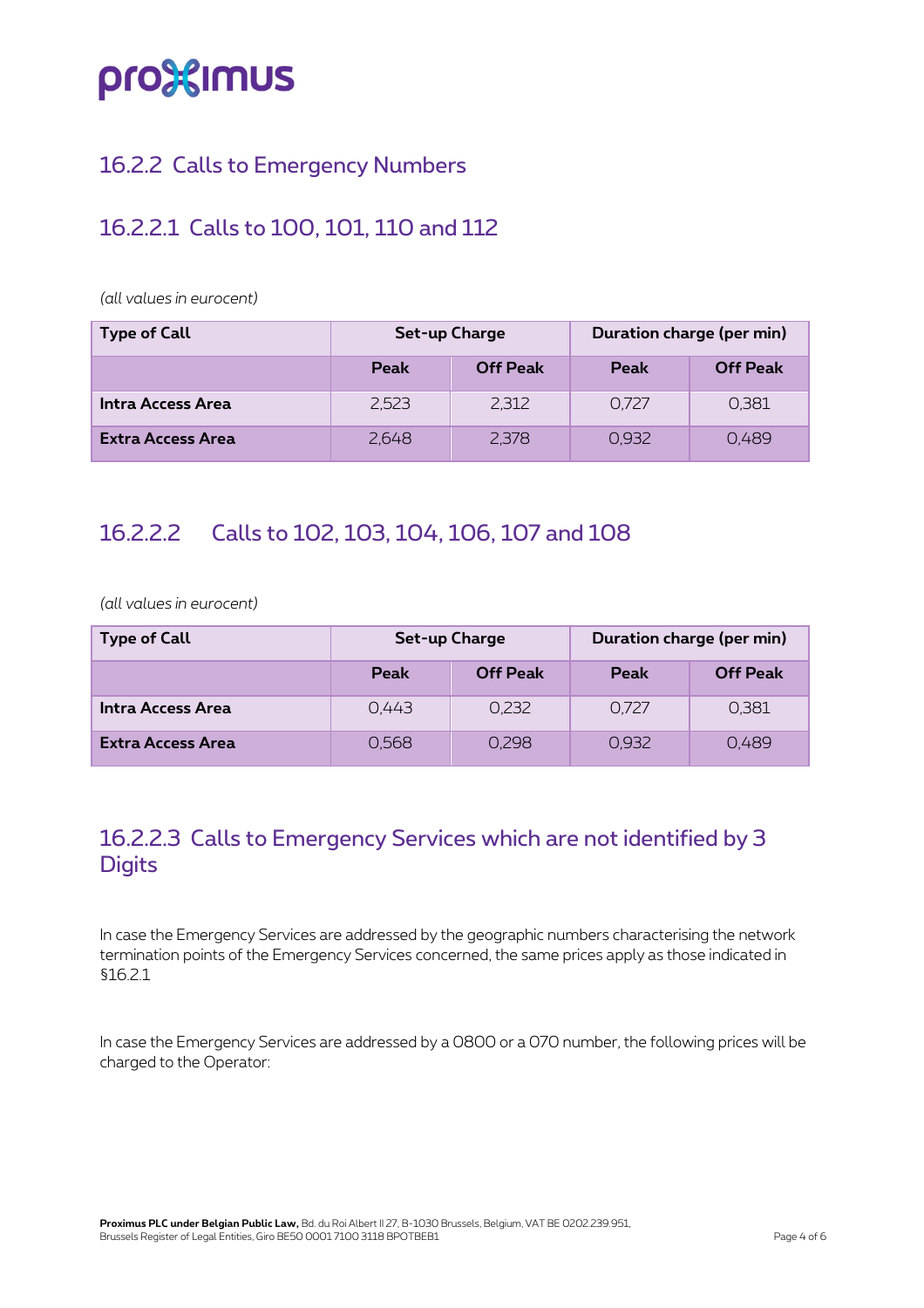

*(all values in eurocent)*

| <b>Type of Call</b> | Set-up Charge |                 | Duration charge (per min) |                 |
|---------------------|---------------|-----------------|---------------------------|-----------------|
|                     | <b>Peak</b>   | <b>Off Peak</b> | Peak                      | <b>Off Peak</b> |
| Intra Access Area   | 1.335         | 0.700           | 0.727                     | 0.381           |
| Extra Access Area   | 1,460         | 0.766           | 0.932                     | 0.489           |

#### <span id="page-4-0"></span>Section 16.3.3 is to be replaced by:

#### <span id="page-4-1"></span>16.3 Collecting Access Services

#### <span id="page-4-2"></span>16.3.3 Conveyance of Calls by means of a Collecting Access Service

*(all values in eurocent)*

| <b>Type of Call</b> | Set-up Charge |                 | Duration charge (per min) |                 |
|---------------------|---------------|-----------------|---------------------------|-----------------|
|                     | Peak          | <b>Off Peak</b> | Peak                      | <b>Off Peak</b> |
| Local               | 0,314         | 0,164           | 0,514                     | 0,270           |
| Intra Access Area   | 0,443         | 0,232           | 0,727                     | 0,381           |

Each Successful Call will give rise to 2 charges: a fixed set-up charge and a duration charge taking into account the Chargeable Call Duration measured on a per second basis. If more than 50% of the Calls which are handed over during a complete uninterrupted tariff period of a particular day are Unsuccessful Calls, including in particular the Calls rejected by the Operator's platform on the basis of the received CLI, the set-up charge will also be applied for each Unsuccessful Call above this threshold.

Peak period: 08:00 to 19:00 from Monday through Friday, excluding Belgian legal holidays

Off Peak period: all other periods of time.